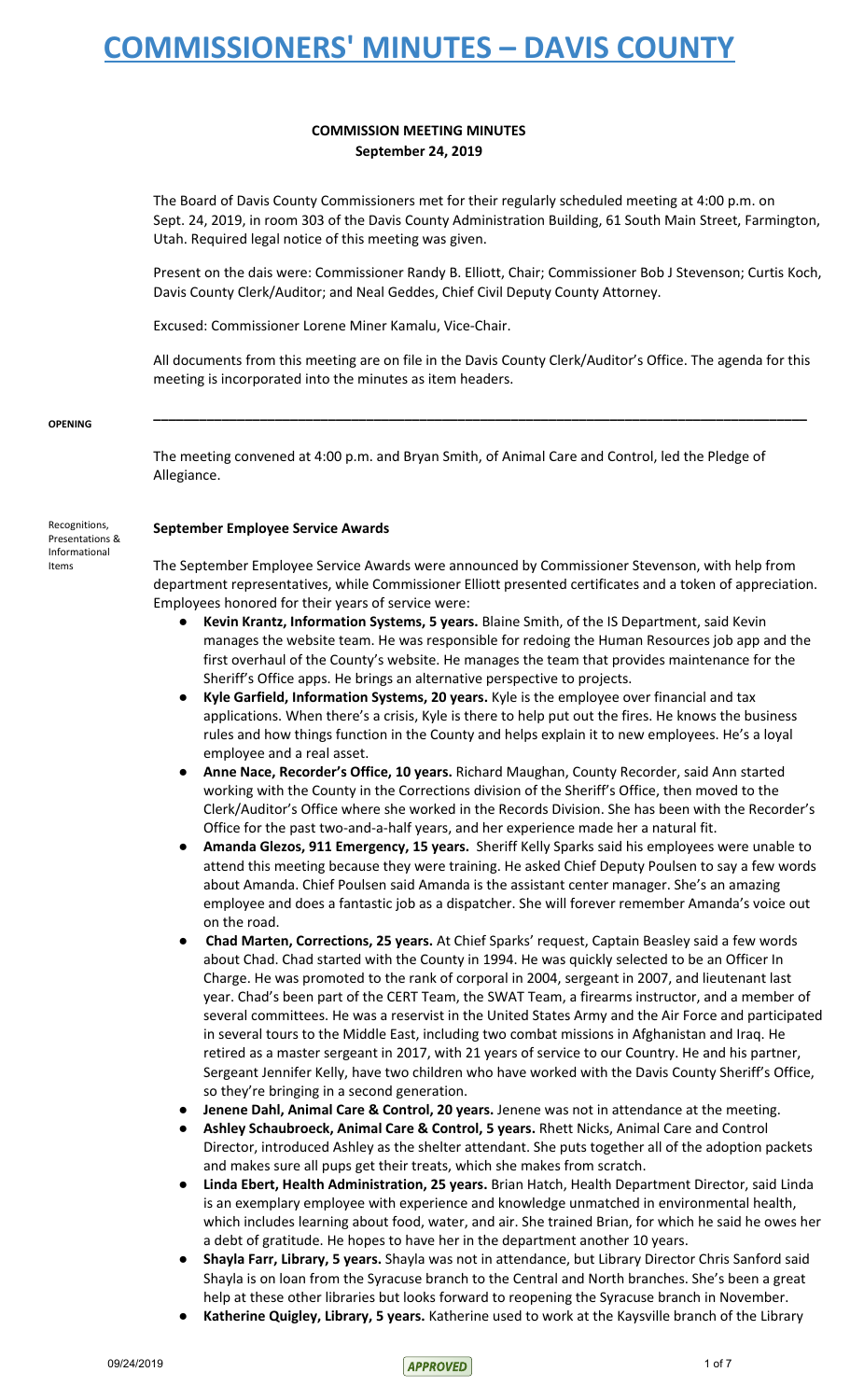and is now at the Centerville branch. Chris remembered working with Katherine at a Harry Potter-themed library event a couple years ago, and said they had a very good time with the 1,200 people who joined them.

- **Regina Golightly, Library, 5 years.** Regina was not in attendance at Commission Meeting
	- **Dee Brightenburg, Valley View Golf Course, 5 years.** Dee was not in attendance.

#### **National Voter Registration Day** — *Presented by Clerk/Auditor Curtis Koch*

Clerk/Auditor Curtis Koch encouraged those folks who have not registered to vote to get out and register now. Every time the presidential elections approach, there is a big wave of voter registrations. The County would like to take that wave and have them vote in this year's municipal elections as well. He invited people to get out and do their part to exercise their right to vote.

| <b>PUBLIC</b><br><b>COMMENTS</b>                                                         |                                                                                                                                                                                                                                                          |
|------------------------------------------------------------------------------------------|----------------------------------------------------------------------------------------------------------------------------------------------------------------------------------------------------------------------------------------------------------|
|                                                                                          | Members of the public were invited to make comments to the Commission. There were no comments.                                                                                                                                                           |
| <b>BUSINESS/</b><br><b>ACTION</b>                                                        |                                                                                                                                                                                                                                                          |
| Agreement<br>#2019-500 with<br>Wasatch<br>Trampoline and<br>Tumbling for<br>rental space | Agreement #2019-500 with Wasatch Trampoline and Tumbling for rental space for trampoline and<br>tumbling competition - Presented by Mike Moake, Davis County Legacy Events Center Marketing                                                              |
|                                                                                          | An agreement was presented with Wasatch Trampoline and Tumbling for a USA Gymnastics meet for the<br>State of Utah. There will also be participants from Idaho. The contract period is 01/09/2020 to 01/11/2020.<br>The receivable amount is \$3,565.65. |
| Agreement<br>#2019-501 with<br>Oneida<br>Lacrosse for<br>rental space                    | Agreement #2019-501 with Oneida Lacrosse for rental space for winter lacrosse training and conditioning<br>- Presented by Mike Moake, Davis County Legacy Events Center Marketing                                                                        |
|                                                                                          | A contract with Oneida Lacrosse was presented for winter training and conditioning. They will be using the<br>Legacy Events Center various days of the week. The contract period is 12/10/2019 to 02/26/2020. The<br>receivable amount is \$2,851.75.    |

Motion to Approve: Com. Stevenson Seconded: Com. Elliott All voted Aye

Agreement #2019-502 with University of Utah Poison Control Center for educational outreach efforts

**Agreement #2019-502 with University of Utah Poison Control Center for educational outreach efforts** — *Presented by Brian Hatch, Davis County Health Department Director*

An agreement with University of Utah Poison Control Center was presented. The agreement is for money to be sent to the County for helping to educate people about the Poison Control Center and use of its system. The contract period is 09/01/2019 to 08/01/2020. The receivable amount is \$2,500.

Agreement #2019-503 with Utah Legal Services, Inc. for legal education presentations and direct legal assistance to senior citizens

**Agreement #2019-503 with Utah Legal Services, Inc. for legal education presentations and direct legal assistance to senior citizens** — *Presented by Brian Hatch, Davis County Health Department Director*

An agreement with Utah Legal Services Inc. was presented for legal education presentations and legal advice for senior citizens. The Older Americans Act requires the County to have those services in its centers. The contract period is 07/01/2019 to 06/30/2020. The payable amount is \$4,146.

09/24/2019 2 of 7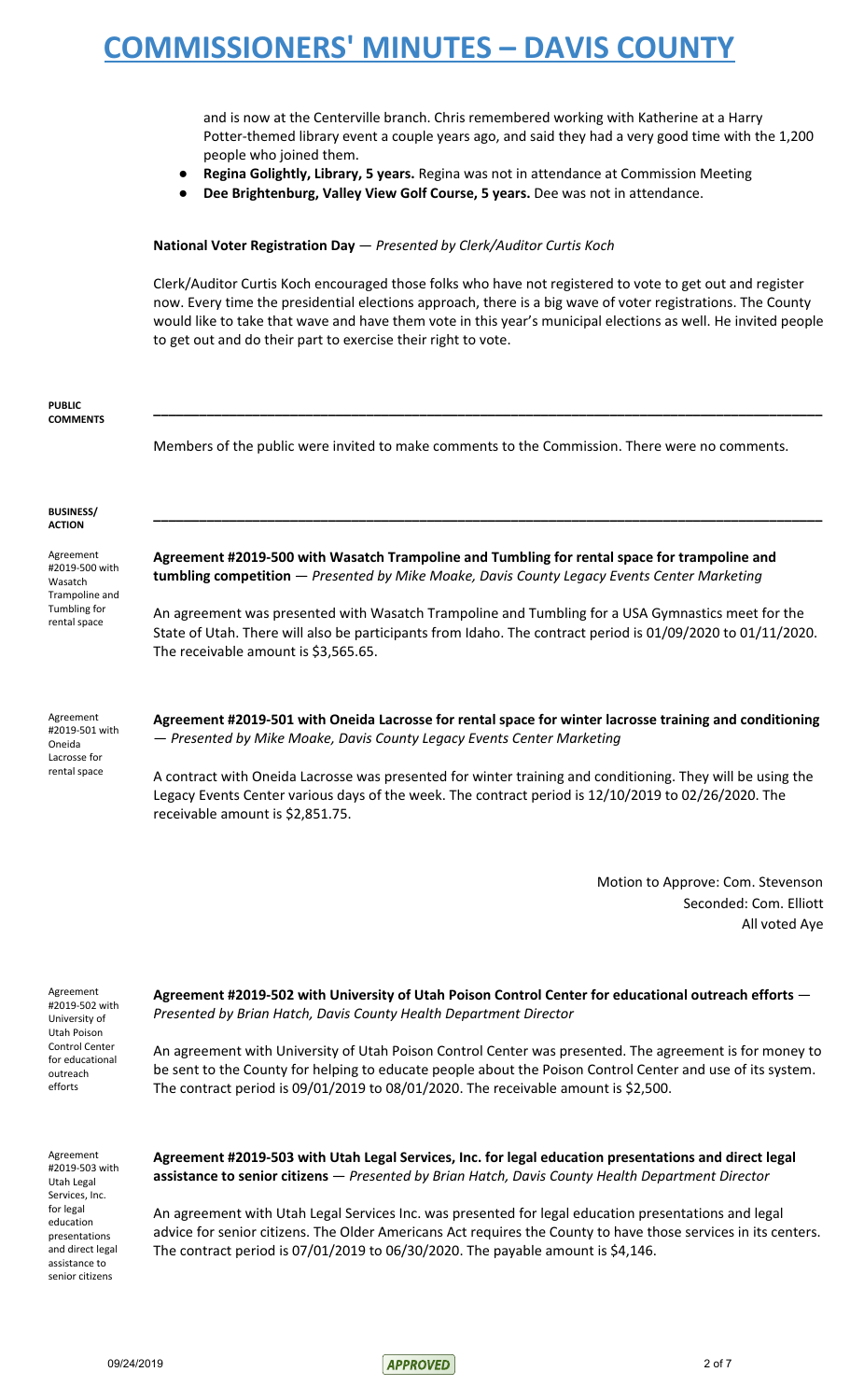Agreement #2019-504 with Utah Physicians for a Healthy Environment to administer funds received by settlement or court order

**Agreement #2019-504 with Utah Physicians for a Healthy Environment for Tampered Diesel Truck Restoration Program, to administer funds as ordered by the Court to be paid by 'Defendants in Utah Physicians for a Healthy Environment v. Diesel Power Gear et al'** — *Presented by Brian Hatch, Davis County Health Department Director*

An agreement with Utah Physicians for a Healthy Environment and the County was ratified. The agreement is for the administration of potential funds that may be received through a settlement or court order action for air quality control. Funds are to be directed to the County's Health Department to put in place a program to repair tampered trucks, and return them to manufacturer settings, so they're not releasing excess emissions. No funds have been awarded at this time, but the agreement will be in place if and when that does happen.

> Motion to Approve: Com. Stevenson Seconded: Com. Elliott All voted Aye

Agreement # 2019-505 with Western States Lodging and Management II, LLC for management of the Davis County Conference Center

**Agreement #2019-505 with Western States Lodging and Management II, LLC for management of the Davis County Conference Center** — *Presented by Kent Andersen, Davis County Community & Economic Development Director*

The Davis County Conference Center management agreement with Western States Lodging and Management II, LLC was presented. This is a renewal, due to the prior contract ending at the end of this calendar year. Appreciation was expressed for the amount of time the staff and Western States Lodging put in to enhance and approve this agreement. There were a couple of modifications of note. One modification was an inclusion to start during the budgeting process for an eight percent capital renovation; this is essentially occurring anyway but now will be officially done through the budget process. Another modification set the amount of reimbursement at 5 percent of gross revenues. The system that was set up before was a little complicated and almost disincentivized generating more money through gross revenues; this will be cleaner and more beneficial for both parties. A semiannual inspection by the facilities department is included in the agreement to make sure the County is continuing to protect this asset and provide resources and information to Western States. The contract period is 01/01/2020 to 12/31/2024. The payable amount is 5 percent of the annual gross revenue of the Davis Conference Center.

Commissioner Stevenson added his thanks to General Manager Enrique Yescas and his team at Western States Lodging and encouraged them to keep driving the business forward.

Commissioner Elliott invited Enrique to the podium to share information about magazine articles that featured the Conference Center and Western States Lodging. Enrique said the Davis Conference Center is doing very well and reached two milestones this year. The first milestone was being featured in Utah Business Magazine for becoming a self-sustaining conference center last year. The Conference Center will be in that category again this year. The second milestone was receiving a Salt Lake Tribune award for being a Top Workplace in Utah. He appreciates the County's support and said the best years are ahead.

> Motion to Approve: Com. Stevenson Seconded: Com. Elliott All voted Aye

Amendment #2017-179-E with the State of Utah Dept. of Human Services for Social Services Block Grant FY19-20 funding

**Amendment #2017-179-E with the State of Utah Dept. of Human Services for Social Services Block Grant (SSBG) FY19-20 funding** — *Presented by Stephen Lyon, Davis County Grants Administrator*

An amendment to the grant agreement with the State of Utah Department of Human Services for Social Services Block Grant (SSBG) FY19-20 funding was presented. The contract is amended annually for year to year funding. The contract period is 07/01/2019 to 06/30/2020. The receivable amount is \$108,003.

Amendment #2016-361-B with City of

**Amendment #2016-361-B with City of North Salt Lake for a date change to Community Housing Development Block Grant (CDBG) for 2016-17 Affordable Housing Rehabilitation Program** — *Presented by*

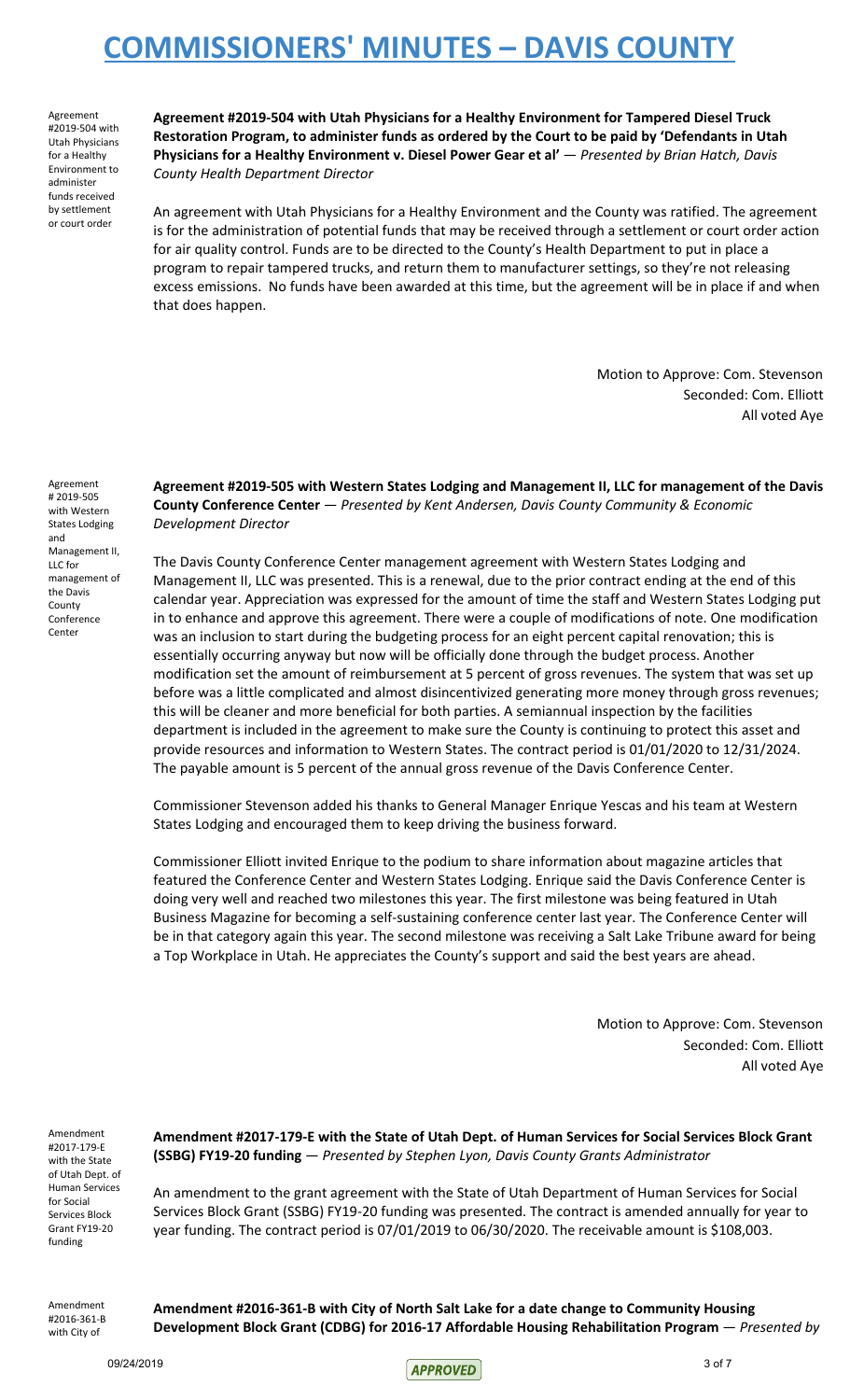North Salt Lake for a date change to **Community** Housing Development Block Grant (CDBG) for 2016-17

*Stephen Lyon, Davis County Grants Administrator*

An amendment to a contract with the City of North Salt Lake was presented. Through the County's monitoring with the US Department of Housing and Urban Development (HUD), a discrepancy was discovered in the contract. It is being amended to reflect the actual dates for the 2016-17 Affordable Housing Rehabilitation Program funding by extending the contract ending date. The contract period is 07/01/2016 to 12/31/2017. [The payable amount is \$70,000.]

> Motion to Approve: Com. Stevenson Seconded: Com. Elliott All voted Aye

Amendment #2019-125-A with Chadwick Booth & Co. to update sponsorship agreement

**Amendment #2019-125-A with Chadwick Booth & Co. to update sponsorship agreement** — *Presented by Jessica Merrill, Davis County Tourism Deputy Director*

An amendment was presented to a contract with Chadwick Booth & Co, also known as "County Seat" and "At Your Leisure." The original contract included an advertising piece, with the contracted entity creating a 30-second commercial on behalf of the County to be aired 48-59 times on various channels. That portion of the contract is being updated so there will not be any commercials run through Chadwick Booth & Co., but their production team will get B-roll shots that can be taken to the County's ad agency. This arrangement will give the County more control over the branding. [The contract period is 01/01/2019 to 12/31/2019.] There is no change to the original contract amount.

> Motion to Approve: Com. Elliott Seconded: Com. Stevenson All voted Aye

Agreement #2019-506 with Sydnee's Pet Grooming to host and adopt pets

**Agreement #2019-506 with Sydnee's Pet Grooming to host and adopt pets** — *Presented by Rhett Nicks, Davis County Animal Care & Control Director,*

An agreement with Sydnee's Pet Grooming was presented for that location to host and adopt pets. This is the fourth remote location for Davis County Animal Care and Control. The other remote locations are the Riverdale PetSmart, Layton PetSmart, and the Uptown Bark. They usually host kittens and cats but will host puppies, if available. The contract period is 09/24/2019 to 09/30/2022. [This contract is neither payable nor receivable.]

> Motion to Approve: Com. Elliott Seconded: Com. Stevenson All voted Aye

Change Order #2018-546-J with R&O Construction Co for Syracuse/ Northwest Branch Library remodel and expansion

**Change Order #2018-546-J with R&O Construction Co. for Syracuse/ Northwest Branch Library remodel and expansion** — *Presented by Kyle Phillips, Davis County Project Manager*

Change order Number 8 to a contract with R&O Construction was presented. There are six change items, four of which are related to equipment the County wanted to have that allows control of sprinklers and landscaping. An increase was made for excavation to fix soft spots in the parking lot for paving. One of the big ticket items was to scope the existing sewer, which resulted in finding a belly in the sewer between the sidewalk and the main in the road. Some repainting was done, including brightening a ceiling in the main entrance that was too dark. The other items were credits back to the County for elimination of some design scope and signage.

Clarification on the location of the belly in the sewer was requested. Commissioners were informed that it was between the sidewalk, curb, and gutter, and the main in the road. In response to further questions about whose line it is and who developed it, Kyle said he believes it is Syracuse City's line and was

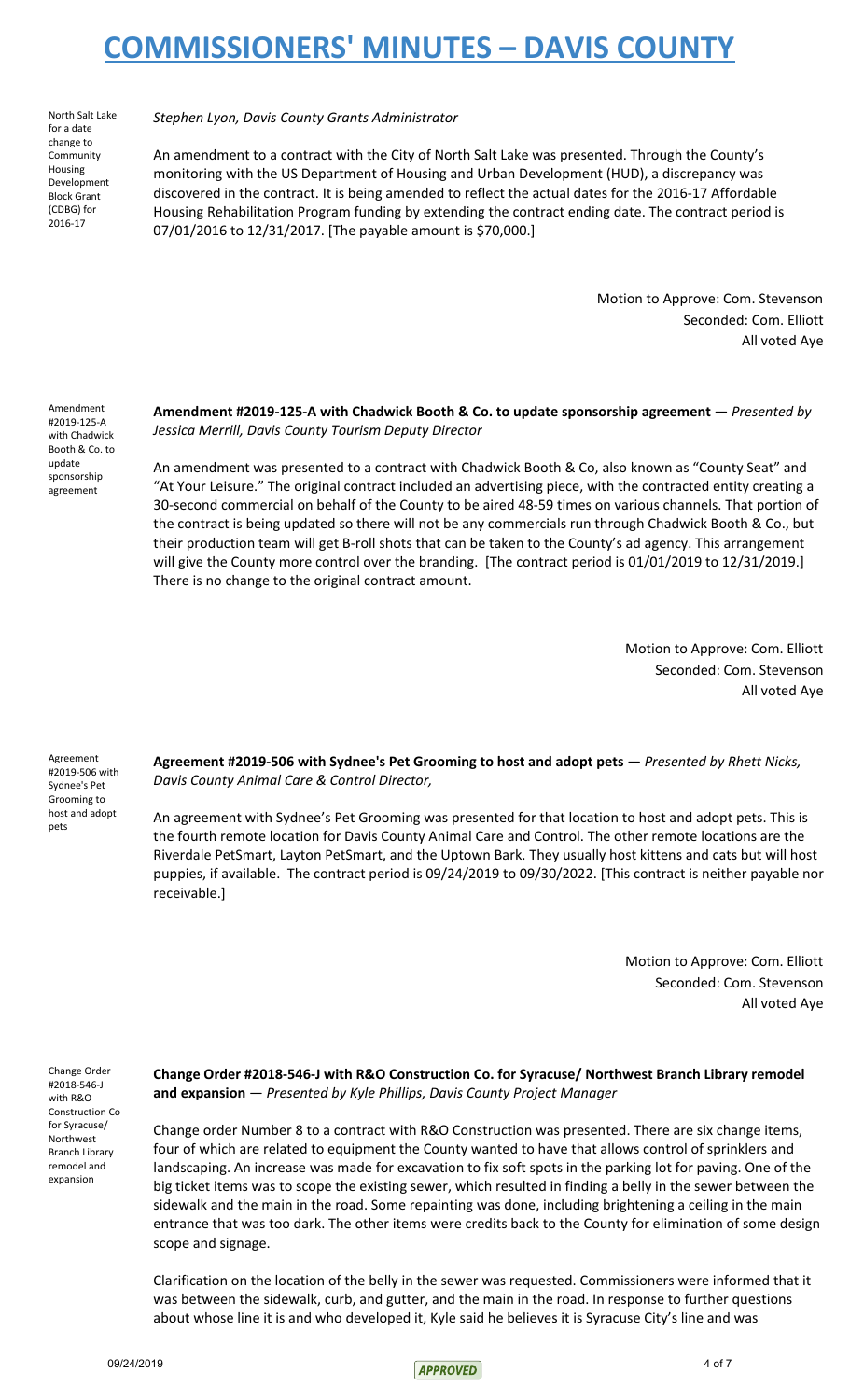developed by the City. Commissioner Stevenson said this could be the responsibility of the developer, which would be the city, and suggested asking about it. Kyle said he would speak with R & O's superintendent to see if there's a detail he's missing.

A motion was made to approve the change order, with the exception raised by Commissioner Stevenson. [The contract period is 11/13/2018 to 12/31/2020.] The payable amount is \$2,707.70.

> Motion to Approve: Com. Elliott Seconded: Com. Stevenson All voted Aye

Donation #2019-507 with Davis County Citizens Police Academy Alumni Association

**Donation #2019-507 with Davis County Citizens Police Academy Alumni Association for funds raised from a golf tournament** — *Presented by Chief Deputy Susan Poulsen, Davis County Sheriff's Office*

Commissioners were asked to approve a one-time donation from the Davis County Citizens Police Academy Alumni Association. The donated funds were raised through a golf tournament. [The contract period is 09/30/2019 to 09/30/2019.] The receivable amount is \$500.

> Motion to Approve: Com. Stevenson Seconded: Com. Elliott All voted Aye

Request Approval #2019-508 of Financial Policy - 200 Budgets update to the Budget Committee

Resolution #2019-509 for consideration to approve the transfer of 2019 funds from contingency to Attorney Professional Services

**Request Approval #2019-508 of Financial Policy - 200 Budgets - update the composition of the Budget Committee** — *Presented by Curtis Koch, Davis County Clerk/Auditor*

A request was made for Commissioners to approve an update to Financial Policy 200, which links to the County's budget policy and procedure. It updates the composition of the Budget Committee.

**Resolution #2019-509 for consideration to approve the transfer of 2019 funds from non-department contingency to Attorney Professional Services** — *Presented by Curtis Koch, Davis County Clerk/Auditor*

Commissioners were asked to consider a resolution to move money from Contingency to Professional Services, in the Attorney's Office, to purchase Cellebrite goods and services to be utilized in their investigations. The contract period is 09/17/2019 to 12/31/2019. The amount is \$8,835.

> Motion to Approve: Com. Stevenson Seconded: Com. Elliott All voted Aye

Amendment #2017-60-E with Utah Dept. of Human Services for Assisted Outpatient Treatment

**Amendment #2017-60-E with Utah Dept. of Human Services, Div. of Substance Abuse & Mental Health - Assisted Outpatient Treatment (AOT), termination date replaced** — *Presented by Commissioner Elliott*

An amendment was presented to change the ending date of a contract for Assisted Outpatient Treatment to June 30, 2019.

> Motion to Approve: Com. Elliott Seconded: Com. Stevenson All voted Aye

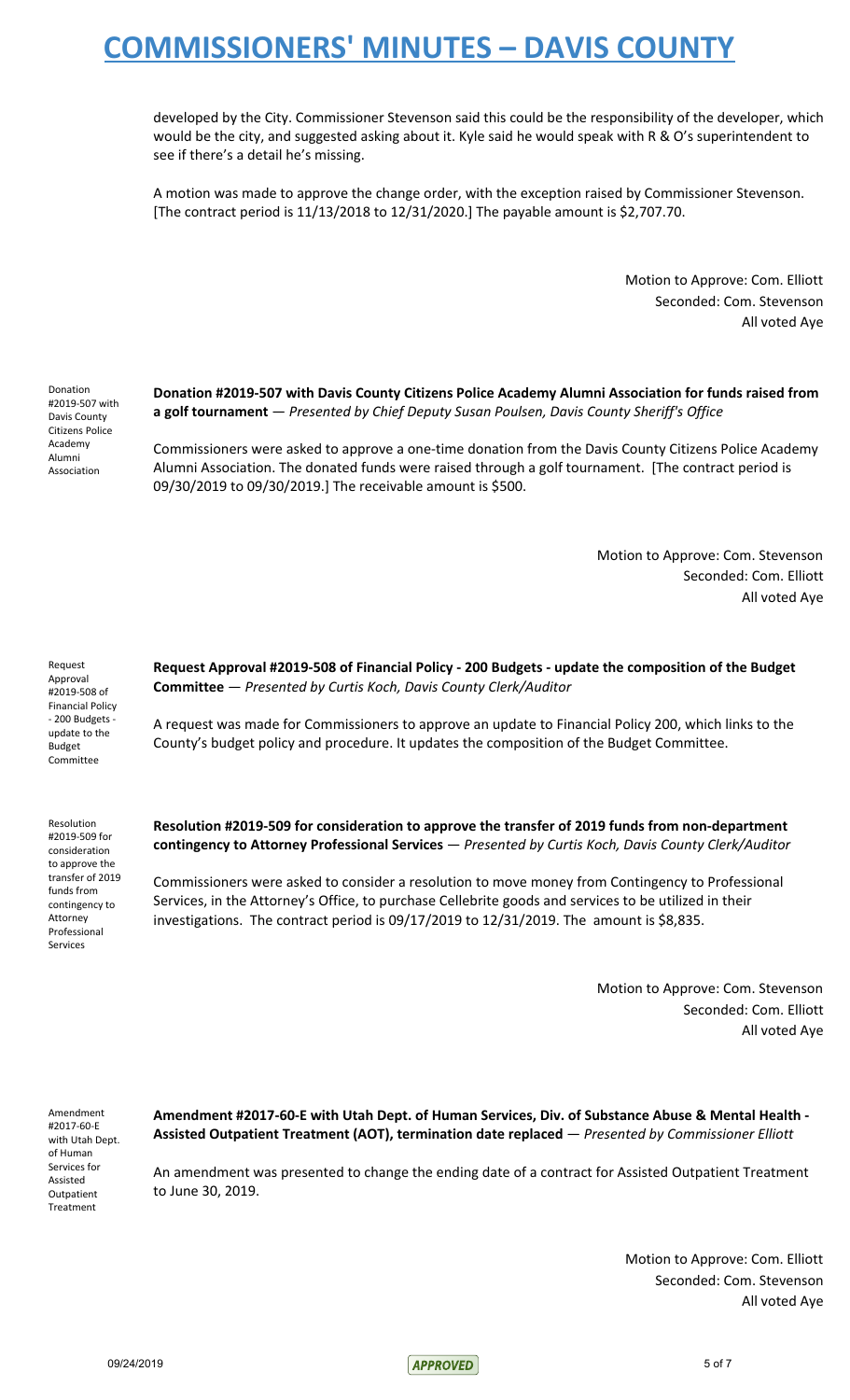Commissioner Elliott moved to recess to Board of Equalization. Commissioner Stevenson seconded the motion. All voted Aye.

| <b>BOARD OF</b><br><b>EQUALIZATION</b>        |                                                                                                                                                                                                                                                                                                                                                                                                                                                                                                                                                                                                                                                                                                                                |
|-----------------------------------------------|--------------------------------------------------------------------------------------------------------------------------------------------------------------------------------------------------------------------------------------------------------------------------------------------------------------------------------------------------------------------------------------------------------------------------------------------------------------------------------------------------------------------------------------------------------------------------------------------------------------------------------------------------------------------------------------------------------------------------------|
| Property Tax<br>Register                      | Property Tax Register matters were presented by Curtis Koch, Davis County Clerk/Auditor.                                                                                                                                                                                                                                                                                                                                                                                                                                                                                                                                                                                                                                       |
|                                               | Commissioners were asked to consider the following:<br>Under Auditor's Adjustments, a Tax Exempt Request for AHT Foundation for several parcels, as<br>$\bullet$<br>recommended in an email.<br>Under Appeals, a report with recommendations for various approvals of Change in Value, a report<br>$\bullet$<br>with several No Change In Values recommended, and a report recommending several dismissed<br>appeals.<br>Under Abatements, late abatement applications with various individuals totaling \$14,548.87.<br>$\bullet$<br>Under Corrections, two Veteran Exemption tax abatements.<br>$\bullet$<br>Under Assessor's Adjustments, Corrections, Assessor-initiated corrections with an attached report.<br>$\bullet$ |
|                                               | Motion to Approve: Com. Stevenson<br>Seconded: Com. Elliott<br>All voted Aye                                                                                                                                                                                                                                                                                                                                                                                                                                                                                                                                                                                                                                                   |
|                                               | Commissioner Stevenson moved to reconvene Commission Meeting. Commissioner Elliott seconded the motion. All voted Aye.                                                                                                                                                                                                                                                                                                                                                                                                                                                                                                                                                                                                         |
| <b>CONSENT</b><br><b>ITEMS</b>                |                                                                                                                                                                                                                                                                                                                                                                                                                                                                                                                                                                                                                                                                                                                                |
| <b>Check Registers</b>                        | <b>Check Registers</b>                                                                                                                                                                                                                                                                                                                                                                                                                                                                                                                                                                                                                                                                                                         |
|                                               | Check Registers were approved.                                                                                                                                                                                                                                                                                                                                                                                                                                                                                                                                                                                                                                                                                                 |
|                                               | Motion to Approve: Com. Elliott<br>Seconded: Com. Stevenson<br>All voted Aye                                                                                                                                                                                                                                                                                                                                                                                                                                                                                                                                                                                                                                                   |
| Indigent<br>Hardship<br>Abatement<br>Register | <b>Indigent Hardship Abatement Register</b>                                                                                                                                                                                                                                                                                                                                                                                                                                                                                                                                                                                                                                                                                    |
|                                               | The Indigent Abatement Register for the following names was presented for approval:                                                                                                                                                                                                                                                                                                                                                                                                                                                                                                                                                                                                                                            |
|                                               | Kellie L Cook, for \$1,015<br>$\bullet$<br>Janet [M] Fames [Farnes] for \$857.45<br>$\bullet$<br>Mary J Frederickson for \$785.75<br>$\bullet$<br>David & Marxelda [Marxeda] Matthews for \$571.67<br>$\bullet$<br>David [L] Smoot for \$950.05<br>$\bullet$<br>Laurie Dutcher for \$1,015<br>$\bullet$<br>Carol Guzman for \$1,015<br>$\bullet$<br>Colette V Hadlock for \$135.19                                                                                                                                                                                                                                                                                                                                             |